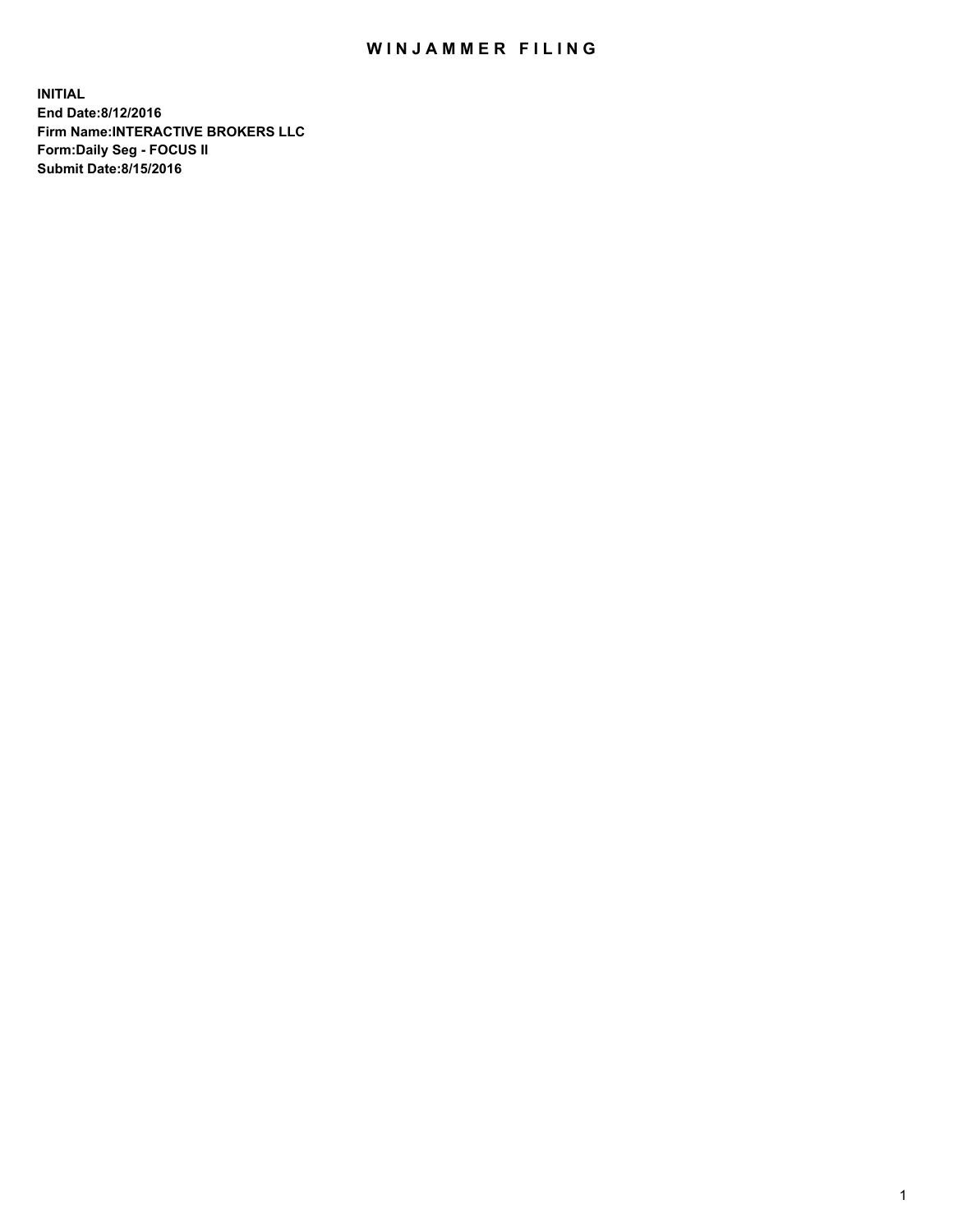## **INITIAL End Date:8/12/2016 Firm Name:INTERACTIVE BROKERS LLC Form:Daily Seg - FOCUS II Submit Date:8/15/2016 Daily Segregation - Cover Page**

| Name of Company<br><b>Contact Name</b><br><b>Contact Phone Number</b><br><b>Contact Email Address</b>                                                                                                                                                                                                                          | <b>INTERACTIVE BROKERS LLC</b><br><b>James Menicucci</b><br>203-618-8085<br>jmenicucci@interactivebrokers.c<br>om |
|--------------------------------------------------------------------------------------------------------------------------------------------------------------------------------------------------------------------------------------------------------------------------------------------------------------------------------|-------------------------------------------------------------------------------------------------------------------|
| FCM's Customer Segregated Funds Residual Interest Target (choose one):<br>a. Minimum dollar amount: ; or<br>b. Minimum percentage of customer segregated funds required:% ; or<br>c. Dollar amount range between: and; or<br>d. Percentage range of customer segregated funds required between: % and %.                       | $\overline{\mathbf{0}}$<br>0<br>155,000,000 245,000,000<br>00                                                     |
| FCM's Customer Secured Amount Funds Residual Interest Target (choose one):<br>a. Minimum dollar amount: ; or<br>b. Minimum percentage of customer secured funds required:%; or<br>c. Dollar amount range between: and; or<br>d. Percentage range of customer secured funds required between: % and %.                          | $\overline{\mathbf{0}}$<br>0<br>80,000,000 120,000,000<br>0 <sub>0</sub>                                          |
| FCM's Cleared Swaps Customer Collateral Residual Interest Target (choose one):<br>a. Minimum dollar amount: ; or<br>b. Minimum percentage of cleared swaps customer collateral required:% ; or<br>c. Dollar amount range between: and; or<br>d. Percentage range of cleared swaps customer collateral required between:% and%. | $\overline{\mathbf{0}}$<br>$\underline{\mathbf{0}}$<br>0 <sub>0</sub><br>0 <sub>0</sub>                           |

Attach supporting documents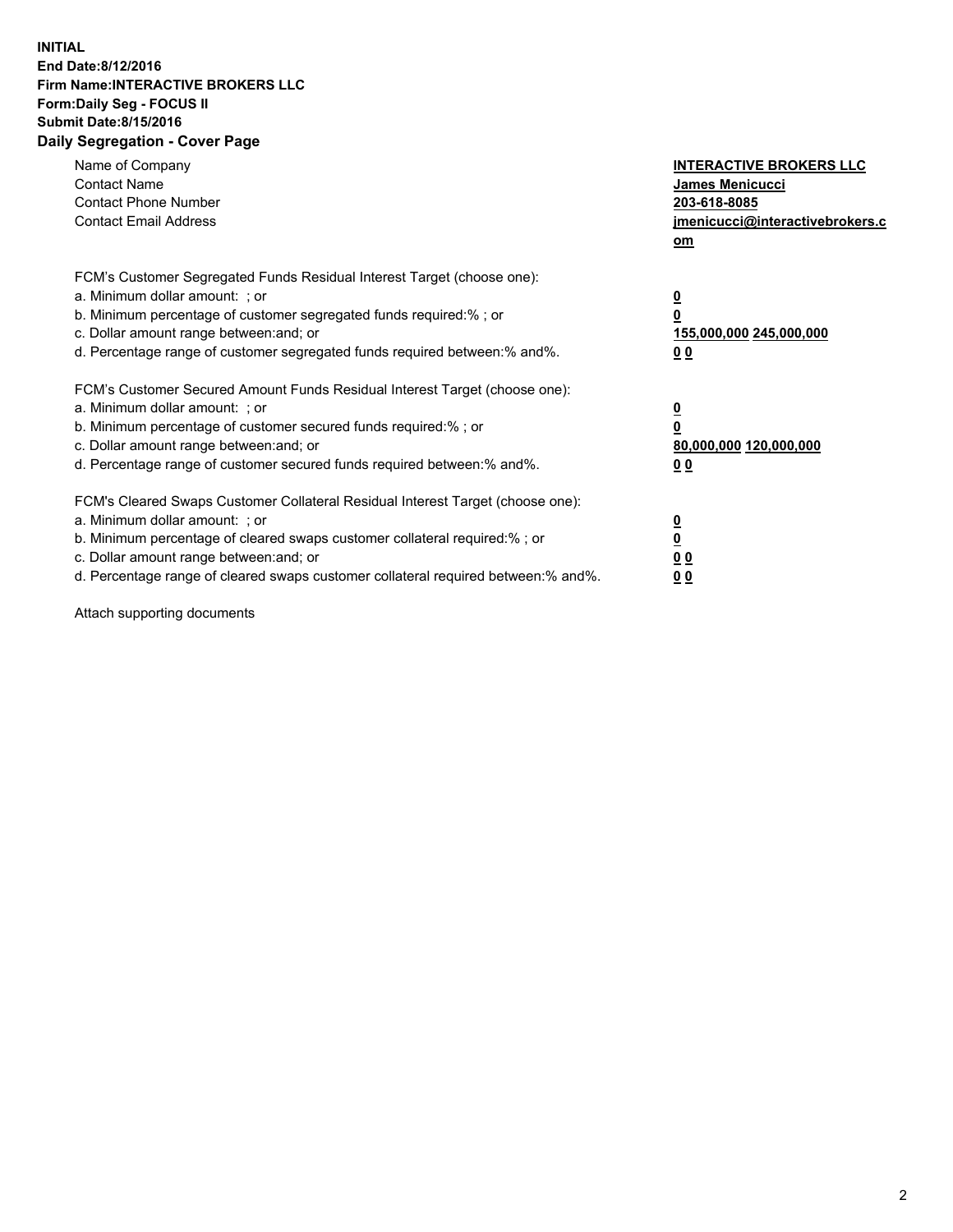## **INITIAL End Date:8/12/2016 Firm Name:INTERACTIVE BROKERS LLC Form:Daily Seg - FOCUS II Submit Date:8/15/2016 Daily Segregation - Secured Amounts**

|     | Daily Ocglegation - Occuled Amounts                                                                        |                                  |
|-----|------------------------------------------------------------------------------------------------------------|----------------------------------|
|     | Foreign Futures and Foreign Options Secured Amounts                                                        |                                  |
|     | Amount required to be set aside pursuant to law, rule or regulation of a foreign                           | $0$ [7305]                       |
|     | government or a rule of a self-regulatory organization authorized thereunder                               |                                  |
| 1.  | Net ledger balance - Foreign Futures and Foreign Option Trading - All Customers                            |                                  |
|     | A. Cash                                                                                                    | 352,009,789 [7315]               |
|     | B. Securities (at market)                                                                                  | $0$ [7317]                       |
| 2.  | Net unrealized profit (loss) in open futures contracts traded on a foreign board of trade                  | 23,682,739 [7325]                |
| 3.  | Exchange traded options                                                                                    |                                  |
|     | a. Market value of open option contracts purchased on a foreign board of trade                             | 251,945 [7335]                   |
|     | b. Market value of open contracts granted (sold) on a foreign board of trade                               | -57,911 [7337]                   |
| 4.  | Net equity (deficit) (add lines 1. 2. and 3.)                                                              | 375,886,562 [7345]               |
| 5.  | Account liquidating to a deficit and account with a debit balances - gross amount                          | <u>144,415</u> [7351]            |
|     | Less: amount offset by customer owned securities                                                           | 0 [7352] 144,415 [7354]          |
| 6.  | Amount required to be set aside as the secured amount - Net Liquidating Equity                             | 376,030,977 [7355]               |
|     | Method (add lines 4 and 5)                                                                                 |                                  |
| 7.  | Greater of amount required to be set aside pursuant to foreign jurisdiction (above) or line                | 376,030,977 [7360]               |
|     | 6.                                                                                                         |                                  |
|     | FUNDS DEPOSITED IN SEPARATE REGULATION 30.7 ACCOUNTS                                                       |                                  |
| 1.  | Cash in banks                                                                                              |                                  |
|     | A. Banks located in the United States                                                                      | 7,500,000 [7500]                 |
|     | B. Other banks qualified under Regulation 30.7                                                             | 0 [7520] 7,500,000 [7530]        |
| 2.  | Securities                                                                                                 |                                  |
|     | A. In safekeeping with banks located in the United States                                                  | 415,508,740 [7540]               |
|     | B. In safekeeping with other banks qualified under Regulation 30.7                                         | 0 [7560] 415,508,740 [7570]      |
| 3.  | Equities with registered futures commission merchants                                                      |                                  |
|     | A. Cash                                                                                                    | $0$ [7580]                       |
|     | <b>B.</b> Securities                                                                                       | $0$ [7590]                       |
|     | C. Unrealized gain (loss) on open futures contracts                                                        | $0$ [7600]                       |
|     | D. Value of long option contracts                                                                          | $0$ [7610]                       |
|     | E. Value of short option contracts                                                                         | 0 [7615] 0 [7620]                |
| 4.  | Amounts held by clearing organizations of foreign boards of trade                                          |                                  |
|     | A. Cash                                                                                                    | $0$ [7640]                       |
|     | <b>B.</b> Securities                                                                                       | $0$ [7650]                       |
|     | C. Amount due to (from) clearing organization - daily variation                                            | $0$ [7660]                       |
|     | D. Value of long option contracts                                                                          | $0$ [7670]                       |
|     | E. Value of short option contracts                                                                         | 0 [7675] 0 [7680]                |
| 5.  | Amounts held by members of foreign boards of trade                                                         |                                  |
|     | A. Cash                                                                                                    | 61,907,098 [7700]                |
|     | <b>B.</b> Securities                                                                                       | $0$ [7710]                       |
|     | C. Unrealized gain (loss) on open futures contracts                                                        | 8,885,877 [7720]                 |
|     | D. Value of long option contracts                                                                          | 251,945 [7730]                   |
|     | E. Value of short option contracts                                                                         | -57,911 [7735] 70,987,009 [7740] |
| 6.  | Amounts with other depositories designated by a foreign board of trade                                     | 0 [7760]                         |
| 7.  | Segregated funds on hand                                                                                   | $0$ [7765]                       |
| 8.  | Total funds in separate section 30.7 accounts                                                              | 493,995,749 [7770]               |
| 9.  | Excess (deficiency) Set Aside for Secured Amount (subtract line 7 Secured Statement<br>Page 1 from Line 8) | 117,964,772 [7380]               |
| 10. | Management Target Amount for Excess funds in separate section 30.7 accounts                                | 80,000,000 [7780]                |
| 11. | Excess (deficiency) funds in separate 30.7 accounts over (under) Management Target                         | 37,964,772 [7785]                |
|     |                                                                                                            |                                  |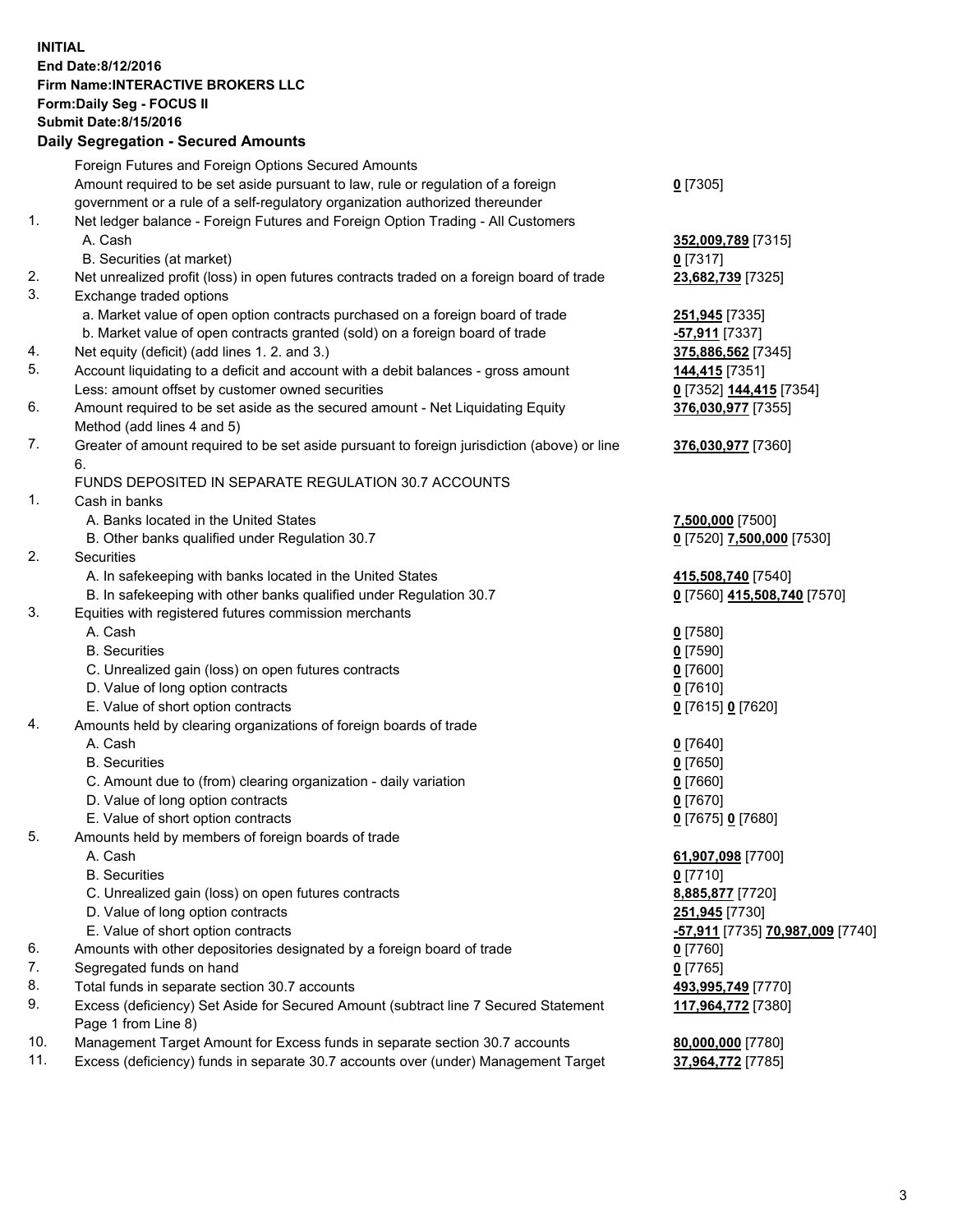**INITIAL End Date:8/12/2016 Firm Name:INTERACTIVE BROKERS LLC Form:Daily Seg - FOCUS II Submit Date:8/15/2016 Daily Segregation - Segregation Statement** SEGREGATION REQUIREMENTS(Section 4d(2) of the CEAct) 1. Net ledger balance A. Cash **3,067,488,416** [7010] B. Securities (at market) **0** [7020] 2. Net unrealized profit (loss) in open futures contracts traded on a contract market **-145,415,105** [7030] 3. Exchange traded options A. Add market value of open option contracts purchased on a contract market **120,529,268** [7032] B. Deduct market value of open option contracts granted (sold) on a contract market **-184,384,658** [7033] 4. Net equity (deficit) (add lines 1, 2 and 3) **2,858,217,921** [7040] 5. Accounts liquidating to a deficit and accounts with debit balances - gross amount **89,186** [7045] Less: amount offset by customer securities **0** [7047] **89,186** [7050] 6. Amount required to be segregated (add lines 4 and 5) **2,858,307,107** [7060] FUNDS IN SEGREGATED ACCOUNTS 7. Deposited in segregated funds bank accounts A. Cash **174,971,211** [7070] B. Securities representing investments of customers' funds (at market) **1,761,680,610** [7080] C. Securities held for particular customers or option customers in lieu of cash (at market) **0** [7090] 8. Margins on deposit with derivatives clearing organizations of contract markets A. Cash **29,945,173** [7100] B. Securities representing investments of customers' funds (at market) **1,176,605,617** [7110] C. Securities held for particular customers or option customers in lieu of cash (at market) **0** [7120] 9. Net settlement from (to) derivatives clearing organizations of contract markets **-7,431,381** [7130] 10. Exchange traded options A. Value of open long option contracts **120,523,996** [7132] B. Value of open short option contracts **-184,379,411** [7133] 11. Net equities with other FCMs A. Net liquidating equity **0** [7140] B. Securities representing investments of customers' funds (at market) **0** [7160] C. Securities held for particular customers or option customers in lieu of cash (at market) **0** [7170] 12. Segregated funds on hand **0** [7150] 13. Total amount in segregation (add lines 7 through 12) **3,071,915,815** [7180] 14. Excess (deficiency) funds in segregation (subtract line 6 from line 13) **213,608,708** [7190] 15. Management Target Amount for Excess funds in segregation **155,000,000** [7194] **58,608,708** [7198]

16. Excess (deficiency) funds in segregation over (under) Management Target Amount Excess